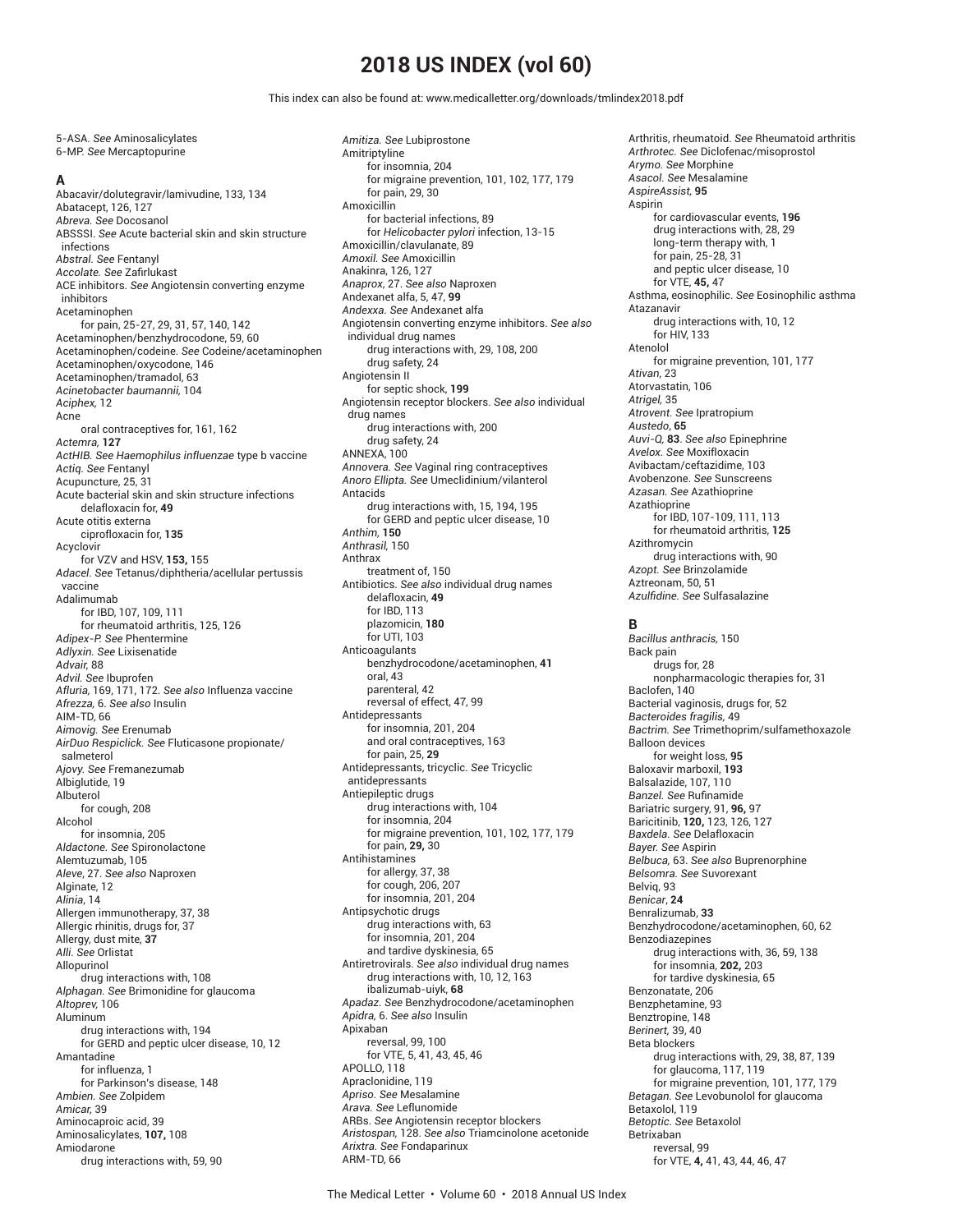*Bevespi Aerosphere. See* Glycopyrrolate/formoterol *Bevyxxa. See* Betrixaban *Bexsero. See* Meningococcal vaccine, serogroup B *Biaxin. See* Clarithromycin Bictegravir/emtricitabine/tenofovir alafenamide, **132** *Biktarvy,* **132** Biliopancreatic diversion, 96 Bimatoprost for glaucoma, 119 Biosimilars TNF inhibitors, 109, 111 *BioThrax,* 150 Bismuth subsalicylate for diarrhea, 140 for *Helicobacter pylori* infection, 9, 13, 15, 89 *Boostrix. See* Tetanus/diphtheria/acellular pertussis vaccine *Botox. See* Onabotulinumtoxin A Botulinum toxin type A. *See* OnabotulinumtoxinA Breast cancer neratinib for, **23** *Breo Ellipta. See* Fluticasone furoate/vilanterol Brimonidine for glaucoma, 117, 119, 176 for ocular redness, **176** for rosacea, 176 Brimonidine/brinzolamide, 119, 176 Brimonidine/timolol. *See* Timolol/brimonidine Brinzolamide, 119 Brinzolamide/brimonidine, 119, 176 Brompheniramine, 207 Bronchitis drugs for, 89 fluoroquinolones for, 136 Budesonide for IBD, 107, **108,** 110 Budesonide/formoterol for COPD, 88 *Bunavail. See* Buprenorphine/naloxone *Buprenex,* 63. *See also* Buprenorphine **Buprenorphine** drug interactions with, 59 for management of opioid withdrawal, 116, **137,** 138, 141 for opioid use disorder, 35, 36, 59, 115, 117 for pain, 63 subcutaneous, **35,** 63 subdermal, 36, 63 Buprenorphine/naloxone for management of opioid withdrawal, 116, 138 for opioid use disorder, 35, 36, 63 Bupropion for weight loss, 94 Bupropion/naltrexone for weight loss, 93, **94** *Burkholderia cepacia,* 104 Butorphanol, 63 *Butrans,* 63. *See also* Buprenorphine *Bydureon. See* Exenatide *Byetta. See* Exenatide

#### **C**

C1 esterase inhibitors, **39** Caffeine for pain, 31 *Calan. See* Verapamil Calcium drug interactions with, 15, 194, 195 Calcium carbonate for GERD and peptic ulcer disease, 10 Calcium polystyrene sulfonate, 198 *Caldolor,* 26. *See also* Ibuprofen Canagliflozin, 70, 71 Canagliflozin/metformin, 71 *Canasa,* 107. *See also* Mesalamine Cancer breast, 23 colon, 84 and oral contraceptives, 161, 162 sunscreens, **129** and VTE prevention, 4 Cancer pain drugs for, 25, 31, 57 Cannabidiol for epilepsy, **182**

for epilepsy, 182 for pain, 31 Cannabis for insomnia, 205 for pain, 31 *Cannabis sativa,* 182 Capsaicin, topical for pain, 25, 31 *Carafate*, 12 Carbamazepine for pain, 30 *Carbatrol,* 30 Carbidopa/levodopa, 148 Carteolol for glaucoma, 119 *Catapres. See* Clonidine Cefepime for UTI, 103, 180 Ceftazidime/avibactam, 103 Ceftriaxone for UTI, 103, 180 *Celebrex. See* Celecoxib Celecoxib drug interactions with, 28 for pain, 27, 28 for rheumatoid arthritis, 128 Cellulitis, 49 Central precocious puberty triptorelin for, **7** Certolizumab pegol for IBD, 107, 109, 111 for rheumatoid arthritis, 125, 126 *Cervarix. See* Human papillomavirus vaccine Cervical cap, 161, 163, 167 *Cesamet,* 31 Chlorpheniramine, 207 Cholera vaccine, 185, 186 Chorea. *See* Huntington's chorea Chronic obstructive pulmonary disease fluticasone furoate/umeclidinium/vilanterol for, **86** nebulized glycopyrrolate for, **72** Chronic rhinosinusitis with nasal polyps, 151 Cimetidine drug interactions with, 10, 59, 204 for GERD and peptic ulcer disease, 11 *Cimzia. See* Certolizumab pegol *Cinqair. See* Reslizumab *Cinryze,* 39, 40 *Cipro. See* Ciprofloxacin *Cipro HC*, 135 *Ciprodex*, 135 Ciprofloxacin for ABSSSIs, 50 for anthrax, 150 drug interactions with, 90, 202 for IBD, 113 otic, **135** for UTI, 103, 180 *Circadin. See* Melatonin CLARICOR, 89 Clarithromycin cardiovascular risk, **89** drug interactions with, 15, 113, 202, 204 for *Helicobacter pylori* infection, 13-15 *Clear Eyes*, 176 *Clenpiq,* **84** Clindamycin for anthrax, 150 for bacterial vaginosis, 52, 53 Clinical studies AIM-TD, 66 ANNEXA, 100 APEX, 4 APOLLO, 118 ARM-TD, 66 CALIMA, 33, 34 CLARICOR, 89 COMPASS, 196 ExteNET, 23 GOLDEN, 72 HARMONIZE, 198 IMPACT, 87, 88 LUNAR, 118 RESOLVE, 151

Cannabinoids

ROCKET, 118 SEE CLEAR, 84 SIROCCO, 33, 34 SLEEVEPASS, 96 SM-BOSS, 96 SUSTAIN, 20 TANGO I, 104 TANGO II, 104 VERTIS RENAL, 70 VOYAGER, 118 ZONDA, 33 Clobazam for epileptic encephalopathy, 182 Clobazam/stiripentol, 182 Clonidine for management of opioid withdrawal, 116, 138, **139,** 141 for opioid use disorder, 115 for pain, 31 Clopidogrel drug interactions with, 12 *Clostridium botulinum,* 206 *Clostridium diffi cile* infection from antibacterials, 52, 104, 136 vancomycin for, 122 Clozapine and tardive dyskinesia, 65 *Clozaril. See* Clozapine Cobicistat/elvitegravir/emtricitabine/tenofovir alafenamide, 133, 134 Codeine for cough, 206, 207 drug interactions with, 59 for pain, **59,** 60 *Codeine Contin. See* Codeine Codeine/acetaminophen, 26, 27, 29, 63 Cognitive behavioral therapy for insomnia, 201 for pain, 25, 31 *Colazal. See* Balsalazide Colistin for UTI, 104 *Colocort. See* Hydrocortisone for IBD Colonoscopy preparations, **84** *Colyte,* 85 *Combigan. See* Timolol/brimonidine Community-acquired pneumonia drugs for, 89 COMPASS, 196 Condoms, 161, 163, 167 Constipation, opioid-induced, 58 **Contraceptives** choice of, **161** *Essure,* **90** Contraceptives, oral choice of, **161** drug interactions with, 53 for emergency contraception, 168 for endometriosis, 159 progestin-only, **164** and VTE, 45, 46, 162 *Contrave. See* Bupropion/naltrexone *ConZip. See* Tramadol COPD. *See* Chronic obstructive pulmonary disease *Corgard. See* Nadolol *Cortenema. See* Hydrocortisone for IBD Corticosteroids for allergy, 37,38 for COPD, 88 for cough, 208 drug interactions with, 28 for IBD, 107, **108,** 109, 110, 113 for knee osteoarthritis, 142, 143 for nasal polyps, 151 for pain, 31 for rheumatoid arthritis, 120, **128** for septic shock, 199 otic, 135 *Cortifoam. See* Hydrocortisone for IBD *Cosopt. See* Timolol/dorzolamide Cough, drugs for, **206** *Coumadin. See* Warfarin *Crestor*, 106 Crohn's disease, drugs for, **107** Cryotherapy, 157 Cyclobenzaprine, 140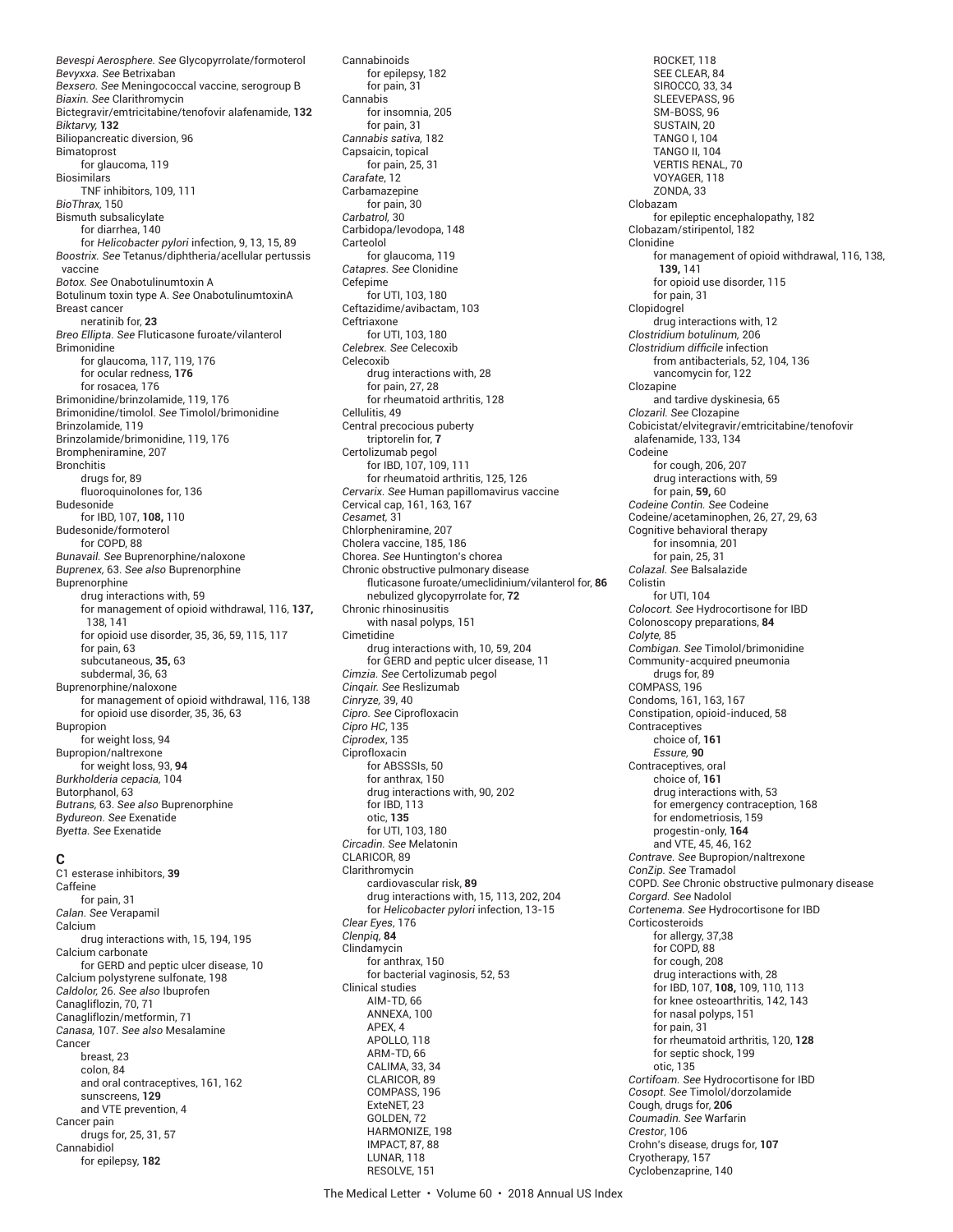Cyclosporine for IBD, **109,** 111 for rheumatoid arthritis, **125** *Cyklokapron*, 39 *Cyltezo. See* Adalimumab *Cymbalta. See* Duloxetine Cystic fibrosis ivacaftor/tezacaftor for, **174** *Cytotec. See* Misoprostol

### **D**

Dabigatran reversal, 47, 99 for VTE, 5, 41, 43-46 *Dalacin C. See* Clindamycin Dalteparin, 42, 44, 46 Danazol for endometriosis, 159 for hereditary angioedema, 39 Dapagliflozin, 55, 56, 70, 71 Dapagliflozin/metformin, 55, 71 Dapagliflozin/saxagliptin, **53,** 71 Darunavir, 133 Decongestants, 206, 208 Deep venous thromboembolism. *See* Venous thromboembolism Dehydroepiandrosterone, 147 Delafloxacin, **49,** 136 *Delzicol. See* Mesalamine *Demerol. See* Meperidine *Denavir. See* Penciclovir *Depakote. See* Valproate *Depo-Medrol. See* Methylprednisolone, intra-articular *Depo-Provera. See* Medroxyprogesterone acetate *Depo-SubQ Provera 104. See* Medroxyprogesterone acetate *Dermatophagoides farinae,* 38 *Dermatophagoides pteronyssinus,* 38 *Descovy. See* Emtricitabine/tenofovir alafenamide Desirudin, 42, 44, 46 Desogestrel, 162, 164, 165 *Desyrel*, 204 Deutetrabenazine, **65** Dexamethasone/ciprofloxacin, 135 *Dexilant. See* Dexlansoprazole Dexlansoprazole, 11 Dextromethorphan, 206, 207 Diabetes *Fiasp* for, **6** and fluoroquinolone use, 136 and knee osteoarthritis, 144 vaccine recommendations, 77 and weight loss, 91, 92, 96 Diabetes, type 2 dapagliflozin/saxagliptin for, **53** ertugliflozin for, **70** *Fiasp* for, **6** semaglutide for, **19** and weight loss, 96 Diabetic neuropathy, drugs for, 29, 31 *Diacomit*, 182 Diaphragm contraceptive, 161, 163, 167 Diarrhea and olmesartan, 24 in opioid withdrawal, 140 Diazepam drug interactions with, 12 Diclofenac IV, 26, 27 for pain, 26, 28 for rheumatoid arthritis, 128 topical, 25, 26, 31, 142 Diclofenac/misoprostol, 26, 28 Dicyclomine, 140 Diethylpropion, 93 *Difi cid,* 122 *Diflucan. See* Fluconazole Diflunisal, 26, 64 Digoxin drug interactions with, 107 *Dilantin. See* Phenytoin *Dilaudid. See* Hydromorphone *Dipentum. See* Olsalazine Diphenhydramine, 204 Diphtheria. *See* Tetanus/diphtheria vaccine

Direct oral anticoagulants, **43**. *See also* individual drug names Disease-modifying antirheumatic drugs. *See* Rheumatoid arthritis Diuretics drug interactions with, 29 for management of opioid withdrawal, 141 Diuretics, potassium-sparing drug interactions with, 109 DOACs, **43**. *See also* individual drug names Dobutamine, 199 Docosanol, 154, 156 Dofetilide drug interactions with, 90 *Dolophine. See* Methadone Dolutegravir/abacavir/lamivudine, 133, 134 Dolutegravir/rilpivirine, 134 *Doral,* 203 Dorzolamide, 117, 119 Dorzolamide/timolol, 119 Doxepin, 201, 203 Doxycycline for anthrax, 150 for bacterial infections, 89 for *Helicobacter pylori infection,* 14 Doxylamine, 204 Dravet syndrome cannabidiol for, **182** Dronabinol, 31 Drospirenone, 162, 164 Drug safety lamotrigine, 105 olmesartan, 24 *Duexis. See* Ibuprofen/famotidine *Dukoral. See* Cholera vaccine Dulaglutide, 19 Duloxetine for migraine prevention, 101, 102, 177, 179 for pain, 29, 30 Dupilumab for nasal polyps, 151 *Dupixent. See* Dupilumab *Duragesic. See* Fentanyl, transdermal *Durolane,* **142** Dust mite allergy *Odactra* for, **37** DVT. *See* Venous thromboembolism *Dyloject. See* Diclofenac, IV Dyspareunia *Imvexxy* for, **147**

## **E**

*EC-Naprosyn. See* Naproxen Ecallantide, 39 *Edluar. See* Zolpidem, sublingual Edoxaban reversal, 99, 100 for VTE, 5, 41, 43, 44, 46 *Edurant. See* Rilpivirine *Effexor. See* Venlafaxine Elagolix, **158** *Elavil. See* Amitriptyline *Eldepryl,* 148 *Eliquis. See* Apixaban *Ella,* 161, 167 Elvitegravir/cobicistat/emtricitabine/tenofovir alafenamide, 133, 134 *Embeda. See* Morphine/naltrexone *Emend,* 24 Emergency contraceptives, 161, **167** *Emgality. See* Galcanezumab Empagliflozin, 56, 70, 71 Empagliflozin/linagliptin, 56, 71 Empagliflozin/metformin, 71 Emtricitabine/bictegravir/tenofovir alafenamide, **132** Emtricitabine/cobicistat/elvitegravir/tenofovir alafenamide, 133, 134 Emtricitabine/tenofovir alafenamide, 133 Emtricitabine/tenofovir alafenamide/rilpivirine, 133 *Endari,* **21** Endometriosis pain elagolix for, **158** oral contraceptives for, 161 Endoscopy for *Helicobacter pylori* infection, 13

*Engerix-B. See* Hepatitis B virus vaccine Enoxaparin reversal, 100 for VTE, 4, 5, 42, 44, 46 Entacapone, 148 *Enterobacter cloacae* spp., 103 *Enterobacter* spp., 104 *Enterococcus faecium,* 104 Enterocolitis, 122 *Entocort. See* Budesonide *Entyvio. See* Vedolizumab Eosinophilic asthma benralizumab for, **33** Ephedrine, 208 *Epidiolex. See* Cannabidiol Epinephrine auto-injectors, 34, 38, **83** drug interactions with, 38 for septic shock, 199 *EpiPen,* 83. *See also* Epinephrine *Equetro. See* Carbamazepine *Erelzi. See* Etanercept Erenumab, **101,** 177, 179 Ertugliflozin, **70** Ertugliflozin/metformin, **70** Ertugliflozin/sitagliptin, 56, **70** Erythromycin drug interactions with, 90 *Escherichia coli,* 49, 103, 104, 180 *Eskata. See* Hydrogen peroxide 40% Esomeprazole drug interactions with, 12 Esomeprazole magnesium, 11 Esomeprazole/naproxen, 27, 28 *Essure* safety, **90** Estazolam, 203 Estradiol vaginal, 147 *Estring,* 147 Estrogens choice of contraceptive, **161** for dyspareunia, 147, 148 in endometriosis, 159, 160 and VTE, 45, 46 Eszopiclone, 201, 203 Etanercept for rheumatoid arthritis, 125, 126 Ethinyl estradiol/norethindrone, 53, 164 Etodolac for pain, 26 Etonogestrel implant, 161, 162, 166 vaginal ring, 165 Etoposide, 105 *Euflexxa,* 142 *Exalgo. See* Hydromorphone

#### **F**

Exenatide, 19, 20

Famciclovir, **156** Famotidine drug interactions with, 10 for GERD and peptic ulcer disease, 11 Famotidine/ibuprofen. *See* Ibuprofen/famotidine *Farxiga. See* Dapagliflozin *Fasenra. See* Benralizumab Febuxostat drug interactions, 108 Felbamate for epileptic encephalopathy, 182 *Felbatol. See* Felbamate *FemCap. See* Cervical cap Fenoprofen for pain, 26, 28 Fentanyl drug interactions with, 58, 59 for pain, **59** transdermal, 58-60, 137 *Fentora. See* Fentanyl Fertility awareness, 163, 167 *Fiasp,* **6** Fibromyalgia drugs for, 29 Fidaxomicin, 122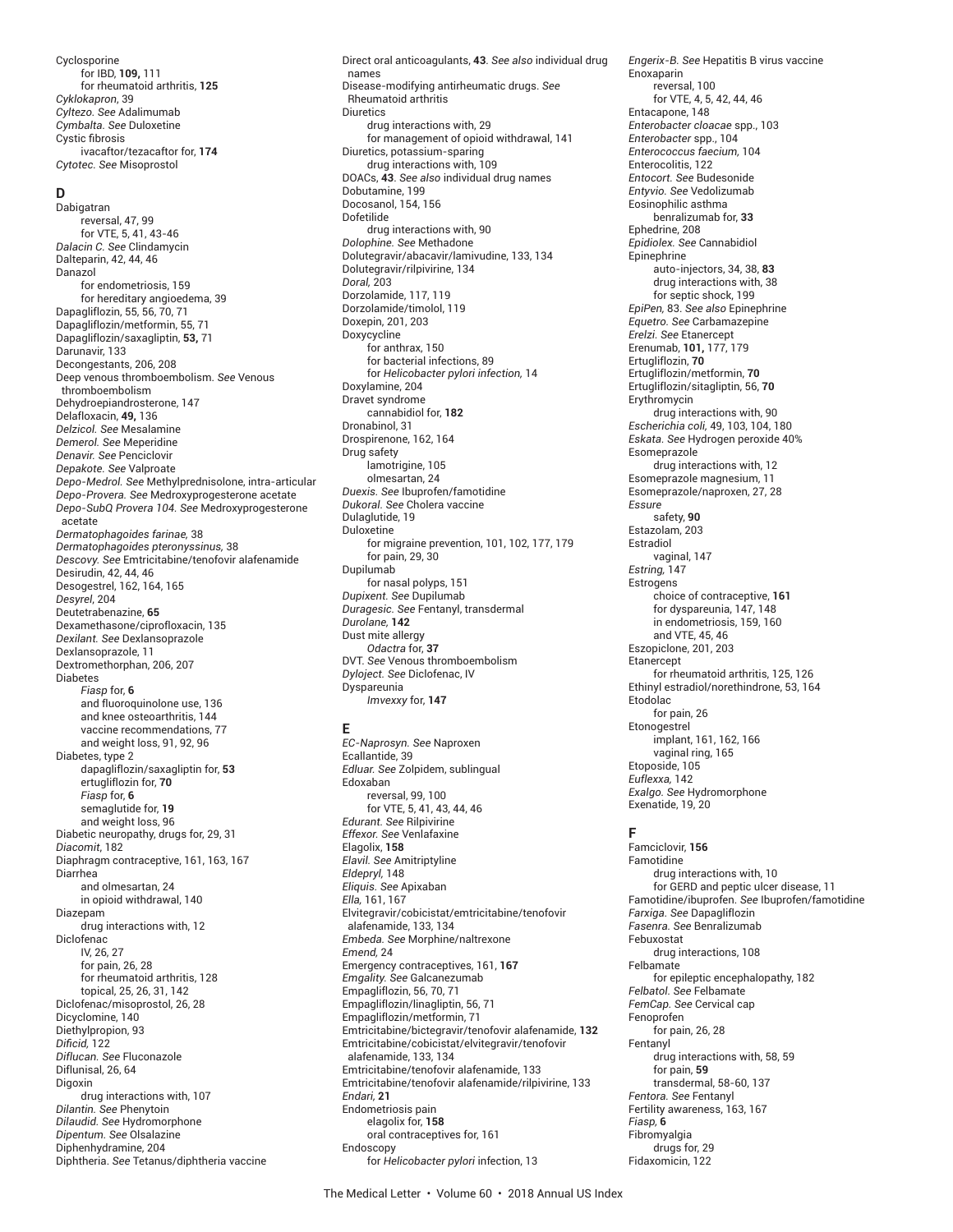*Firazyr,* 39 *Firvanq. See* Vancomycin, oral solution *Flagyl. See* Metronidazole *Flector,* 26, 31. *See also* Diclofenac *FlowTuss,* 207 Flu. *See* Influenza *Fluad,* 170, 171 *Fluarix,* 169, 171. *See also* Influenza vaccine *Flublok,* 170-172. *See also* Influenza vaccine *FluceIvax,* 171 Fluconazole drug interactions with, 113, 204 *FluLaval,* 169, 171. *See also* Influenza vaccine *FluMist Quadrivalent,* 3, 170, 171, 195. *See also* Influenza vaccine Fluoroquinolones. *See also* individual drug names delafloxacin, **49** drug interactions with, 90 otic formulations, 135 for skin and skin structure infections, 49 for UTI, 103, 180 warnings, **136** Fluoxetine drug interactions with, 59 Flurazepam for insomnia, 203 Flurbiprofen for pain, 26 Fluticasone for nasal polyps, 151 Fluticasone furoate/umeclidinium/vilanterol, **86** Fluticasone furoate/vilanterol, 87, 88 Fluticasone propionate/salmeterol, 88 Fluvastatin, 106 Fluvoxamine drug interactions with, 202 *Fluzone*, 169-172. *See also* Influenza vaccine *Fluzone Southern Hemisphere,* 188 Fondaparinux reversal, 99, 100 for VTE, 4, 5, 41, 42, 44, 46, 47 Formoterol/budesonide. *See* Budesonide/formoterol Formoterol/glycopyrrolate. *See* Glycopyrrolate/ formoterol Fosaprepitant, IV drug safety, 24 Foscarnet, 155 *Fragmin. See* Dalteparin Fremanezumab, **177**

#### **G**

Gabapentin for insomnia, 204 for pain, 29-31 Galcanezumab, **177** Ganciclovir for VZV and HSV, 154-156 *Gardasil. See* Human papillomavirus vaccine *Gardnerella vaginalis,* 52 Gastric devices for weight loss, **95,** 96 Gastroesophageal reflux disease, drugs for, **9** *GaviLyte,* 85 *Gaviscon,* 12 *Gel-One,* 142 *Gelsyn-3,* 142 *Genvisc 850,* 142 *Genvoya. See* Cobicistat/elvitegravir/emtricitabine/ tenofovir alafenamide GERD, **9** *Giapreza,* **199** *Giazo. See* Balsalazide Glaucoma, drugs for, **117** Glycopyrrolate, **72** Glycopyrrolate/formoterol, 72, 88 Glycopyrrolate/indacaterol, 72, 88 *Glyxambi. See* Empagliflozin/linagliptin *Gocovri. See* Amantadine for Parkinson's disease GOLDEN, 72 Golimumab for IBD, 107, 109, 111 for rheumatoid arthritis, 125, 126 *GoLYTELY,* 85 Goserelin, 159 *Gralise. See* Gabapentin

Grapefruit juice drug interactions with, 204 *Grastek,* 38. *See also* Allergen immunotherapy Group A *Streptococcus,* 89 Guaifenesin, 207

#### **H**

H1 antihistamines. *See* Antihistamines H2-receptor antagonists for GERD and peptic ulcer disease, **9,** 10, 11 *Haegarda,* **39** *Haemophilus influenzae* drugs for, 89 type b vaccine, 73, 75, 77, **81** *Halcion. See* Triazolam *HalfLytely,* 84 HARMONIZE, 198 *Havrix. See* Hepatitis A virus vaccine *Helicobacter pylori* infection, drugs for, 9, 10, **13,** 14, 89 Hemophagocytic lymphohistiocytosis with lamotrigine, 105 Heparin, 4, 5, 41, 42, 44-47 Hepatitis A virus vaccine, 73, 75, 77, **79,** 185, 186 Hepatitis A/B vaccine, 17, 75, 79, 186 Hepatitis A/typhoid vaccine, 190 Hepatitis B virus vaccine, **17,** 73, 75, 77, **79,** 186, 187 *Heplisav-B,* **17,** 79, 186, 187. *See also* Hepatitis B virus vaccine HER2-positive breast cancer neratinib for, **23** Hereditary angioedema c1 esterase inhibitors for, **39** Heroin withdrawal, 137 Herpes zoster antivirals for, **153** vaccine for, 73 *Hiberix. See Haemophilus influenzae* type b vaccine Histrelin acetate, 8 HIV *Biktarvy* for, **132** ibalizumab for, **68** vaccine recommendations, 77, 81 HMG-CoA reductase inhibitor, 106 Homatropine, 207 Honey for cough, 206 *Horizant. See* Gabapentin HPV. *See* Human papillomavirus vaccine Human epidermal growth factor receptor 2, 23 Human immunodefi ciency virus. *See* HIV Human papillomavirus vaccine, 73, 74, 77, **78** *Humira. See* Adalimumab Huntington's chorea deutetrabenazine for, **65** *Hyalgan,* 142 Hyaluronic acid gel for knee osteoarthritis, **142** *Hycofenix,* 207 *Hydrea. See* Hydroxyurea Hydrocodone for cough, 206, 207 drug interactions with, 59 vs nonopioids, 29 for pain, **59,** 60 withdrawal, 137 Hydrocortisone for IBD, 110 for septic shock, 199 Hydrocortisone/ciprofloxacin, otic, 135 Hydrogen peroxide 40% for seborrheic keratoses, **157** Hydromorphone for opioid use disorder, 35 for pain, 59, 60, 62 Hydroxychloroquine for rheumatoid arthritis, 120, **123,** 124 Hydroxyurea, 21, 22 Hydroxyzine, 31 *Hymovis,* 142 Hyperkalemia sodium zirconium cyclosilicate for, **197** Hyperlipidemia pitavastatin magnesium for, **106**

Hypertension safety of olmesartan, 24 and weight loss, 91 Hypnotics. *See* Insomnia, drugs for *Hysingla. See* Hydrocodone

#### **I**

Ibalizumab-uiyk, **68** Ibuprofen drug interactions with, 29 for pain, 26-28, 31 Ibuprofen/famotidine, 26, 28 Icatibant, 39 Idarucizumab, 47, 99 Imipramine for pain, 29, 30 Imiquimod cream for HSV, 156 Immune globulin for VZV, 156 Immunizations. *See* Vaccines Immunizations, adult. *See* Vaccines for adults *Imodium. See* Loperamide *Imovax. See* Rabies vaccine IMPACT, 87, 88 *Imuran. See* Azathioprine *Imvexxy,* **147** *Inderal. See* Propranolol Indomethacin, 28 Inflammatory bowel disease, drugs for, **107** *Inflectra. See* Infliximab Infliximab for IBD, 107-109, 111 for rheumatoid arthritis, 125, 126 Influenza antivirals for, **1** baloxavir marboxil for, **193** vaccine, 73, 77, **169,** 188 *Ingrezza. See* Valbenazine Injectable contraceptive. *See* Medroxyprogesterone acetate Insect repellents use with sunscreen, 131 Insomnia drugs for, **201** in opioid withdrawal, 140 Insulin aspart, **6** combinations, 19 drug interactions with, 71 *Intermezzo. See* Zolpidem, sublingual *Intrarosa,* 147 Intrauterine devices for contraception, 161, 162, **166** for emergency contraception, 161, **167** *Invokana. See* Canagliflozin *Iopidine,* 119 *Ipol. See* Polio vaccine Ipratropium for cough, 208 *Iprivask. See* Desirudin Iron drug interactions with, 15, 194 Isoniazid drug interactions with, 25 *Istalol. See* Timolol for glaucoma Itraconazole drug interactions with, 10, 12 IUDs. *See* Intrauterine devices Ivacaftor, 174-176 Ivacaftor/lumacaftor, 174-176 Ivacaftor/tezacaftor, **174** *Ixiaro. See* Japanese encephalitis vaccine *Ixifi . See* Infliximab

#### **J**

*Jantoven. See* Warfarin Japanese encephalitis vaccine, 186, 188 *Jardiance. See* Empagliflozin *Juluca. See* Dolutegravir/rilpivirine

#### **K**

*K-Y,* 147 *Kadian. See* Morphine *Kalbitor,* 39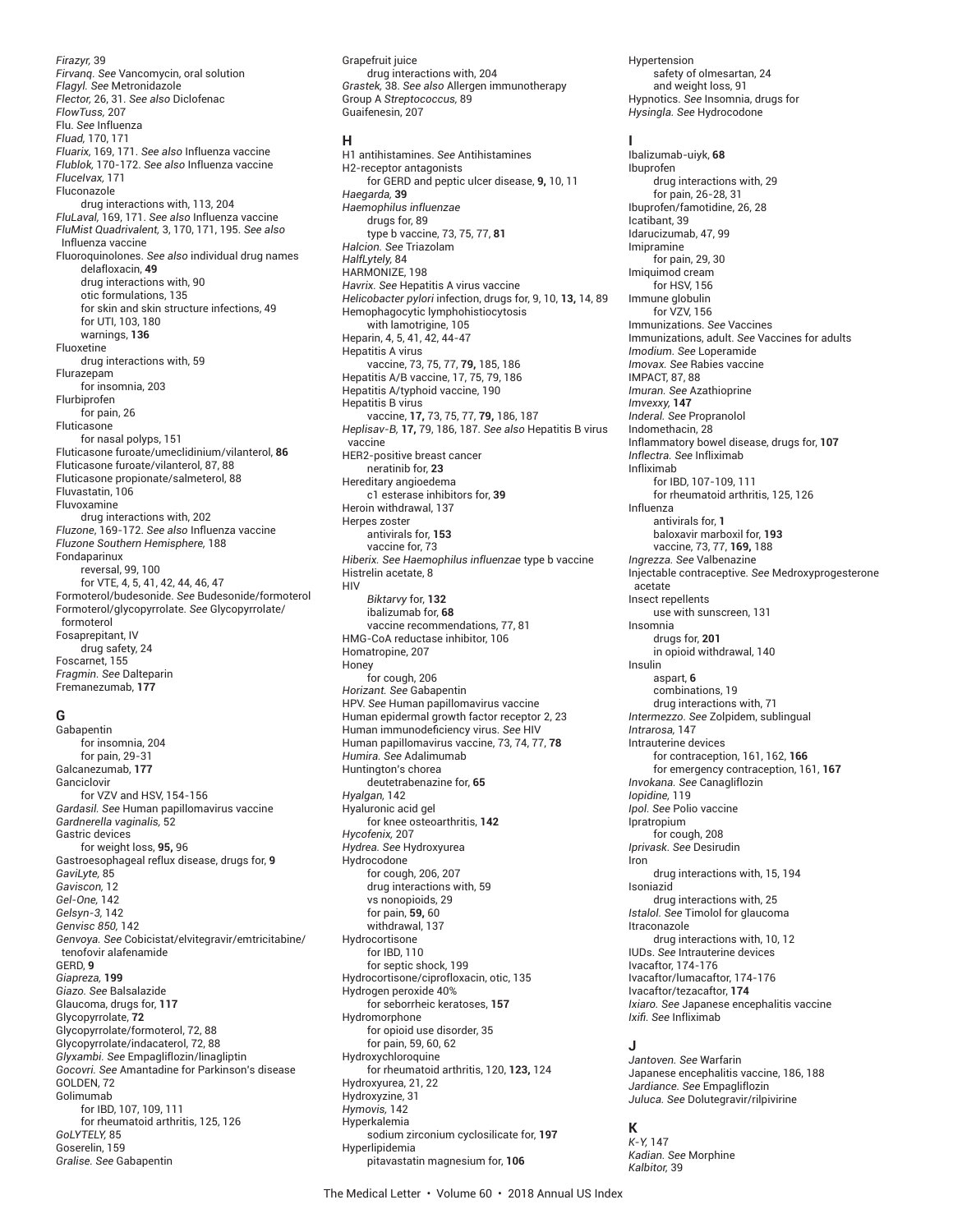*Kalydeco. See* Ivacaftor Kava for insomnia, 205 *Kcentra,* 47 *Kenalog. See* Triamcinolone acetonide, intra-articular Ketoprofen, 27 Ketorolac, 26-28 *Kevzara. See* Sarilumab *Kineret,* 126, 127 *Klebsiella pneumoniae,* 103, 104, 180 Knee osteoarthritis, **142** *Kombiglyze. See* Saxagliptin/metformin *Kyleena,* 162, 166. *See also* Intrauterine devices

## **L**

L-glutamine for sickle cell disease, **21** *Lamictal. See* Lamotrigine Lamivudine/dolutegravir/abacavir, 133, 134 Lamotrigine for epileptic encephalopathy, 182 safety of, **105** *Lanoxin. See* Digoxin Lansoprazole, 11 *Lantus,* 6. *See also* Insulin Laparoscopic adjustable gastric banding, **96,** 97 Latanoprost for glaucoma, 117, 119 Latanoprostene bunod, **117** Lavender, 205 Laxatives drug interactions with, 195 *Lazanda. See* Fentanyl Leflunomide, 124, 127 *Legionella,* 125 *Legionella pneumophila,* 49 *Lemtrada,* 105 Lennox-Gastaut syndrome cannabidiol for, **182** *Lescol,* 106 Leuprolide for central precocious puberty, 8 for endometriosis, 159 *Levaquin. See* Levofloxacin *Levemir,* 6. *See also* Insulin Levetiracetam for epileptic encephalopathy, 182 Levobunolol for glaucoma, 119 Levodopa, 148 Levofloxacin for ABSSSIs, 50 for anthrax, 150 drug interactions with, 15, 90 for *Helicobacter pylori* infection, 14, 15 for UTI, 103, 180 Levonorgestrel for contraception, 164, 166 for emergency contraception, 161, 168 Levorphanol, 60, 62 Levothyroxine drug interactions with, 38, 94 *Lialda. See* Mesalamine Lidocaine drug interactions with, 10 topical, 25, 31 patch, 31 *Lidoderm. See* Lidocaine, patch *Liletta,* 162, 166. *See also* Intrauterine devices Linagliptin/empagliflozin. *See* Empagliflozin/linagliptin Linezolid for anthrax, 150 *Lipitor,* 106 Liraglutide for type 2 diabetes, 19 for weight loss, 93, **94** Liraglutide/insulin degludec, 19. *See also* Insulin *Listeria,* 125 LIthium drug interactions with, 29 Live-attenuated influenza vaccine, 169-172, 194. *See also* Influenza vaccine Lixisenatide, 19 Lixisenatide/insulin glargine, 19. *See also* Insulin LMWH. *See* Heparin

Lofexidine for management of opioid withdrawal, **115,** 138, 140, 141 *Lokelma. See* Sodium zirconium cyclosilicate *Lomaira. See* Phentermine *Lonhala Magnair,* **72** Loperamide for antidiarrheal prophylaxis, 23 for diarrhea, 140 *Lopressor. See* Metoprolol Lorazepam, 203 Lorcaserin, 93, **94** Lovastatin, 106 *Lovenox. See* Enoxaparin Low-molecular-weight heparin. *See* Heparin Lubiprostone for opioid-induced constipation, 58 *Lucemyra. See* Lofexidine Lumcaftor/ivacaftor. *See* Ivacaftor/lumacaftor *Lumify. See* Brimonidine for ocular redness *Lumigan. See* Bimatoprost for glaucoma LUNAR, 118 *Lunesta. See* Eszopiclone *Lupron. See* Leuprolide *Luvox. See* Fluvoxamine *Luxturna. See* Voretigene neparvovec-rzyl *Lyrica. See* Pregabalin

#### **M**

*M-M-R II. See* Measles/mumps/rubella vaccine *Maestro Rechargeable System,* 94 Magnesium drug interactions with, 15, 194 for GERD and peptic ulcer disease, 10, 12 Magnesium oxide. *See* Colonoscopy preparations *Marinol. See* Magnesium *Maxipime. See* Cefepime Measles/mumps/rubella vaccine, 73, **74,** 77, **188** Measles/mumps/rubella/varicella vaccine, 189, 191 Meclofenamate, 27 Medroxyprogesterone acetate, 162, 165 Mefenamic acid, 27 Melanoma prevention, 131 Melatonin, 201, 205 Meloxicam, 27, 28 *Menactra,* 75, 80, 189. *See also* Meningococcal vaccine Meningococcal vaccine, 73, 75, 77, 80, 186, 189 Meningococcal vaccine, serogroup B, 75, **80,** 189 **Menthol** for pain, 31 *Menveo,* 75, 80, 186, 189. *See also* Meningococcal vaccine Meperidine, 59, 60, 62 Mepolizumab for eosinophilic asthma, 33, 34 for nasal polyps, 151 Mercaptopurine, 107-109, 111, 113 Meropenem for anthrax, 150 for UTI, 103 Meropenem/vaborbactam, **103** *Merrem. See* Meropenem Mesalamine, 107, 108, 110 Metformin combinations with, 55, 70, 71 for type 2 diabetes, 6, 20 Methadone drug interactions with, 59 for management of opioid withdrawal, 116, 138, **139,** 141 for opioid use disorder, 35, 59, 115 for pain, 60-63 Methicillin-resistant *Staphylococcus aureus* drugs for, 49, 104, 122 Methotrexate drug interactions with, 29 for IBD, **109,** 111 for rheumatoid arthritis, 120, **123** Methylnaltrexone for opioid-induced constipation, 58 Methylphenidate for opioid-induced sedation, 58 Methylprednisolone, intra-articular, 128, 143, 144 Methylsalicylate

Metipranolol for glaucoma, 119 Metoclopramide and tardive dyskinesia, 65 *Metoject. See* Methotrexate Metoprolol for migraine prevention, 101, 102, 177, 179 Metronidazole for bacterial vaginosis, 52, 53 drug interactions with, 15 for *Helicobacter pylori* infection, 13-15, 89 for IBD, 113 *Mezavant. See* Mesalamine Migraine prevention erenumab for, **101,** 177 fremanezumab for, **177** galcanezumab for, **177** Milnacipran for pain, 29, 30 *MiraLAX,* 84, 85 *Mirapex,* 148 *Mirena,* 162, 166. *See also* Intrauterine devices Mirtazapine, 204 *Mirvaso. See* Brimonidine for rosacea Misoprostol drug interactions with, 28 for GERD and peptic ulcer disease, **12** Misoprostol/diclofenac, 26, 28 *MMR vaccine. See* Measles/mumps/rubella vaccine MOA inhibitors. *See* Monoamine oxidase inhibitors *Mobic. See* Meloxicam Modafinil for opioid-induced sedation, 58 Mometasone furoate for nasal polyps, **151** Monoamine oxidase inhibitors drug interactions with, 38, 59, 62, 63, 67, 87, 92, 94, 204 for Parkinson's disease, 148 *Monovisc,* 142 Montelukast for nasal polyps, 151 *Moraxella catarrhalis,* 89 *Morphabond ER. See* Morphine Morphine drug interactions with, 59 *vs.* nonopioids, 27, 30 for pain, 58, 61, 62 Morphine/naltrexone, 61 *Movantik. See* Naloxegol *MoviPrep,* 84, 85 Moxifloxacin for ABSSSIs, 50 drug interactions with, 90 MRSA. *See* Methicillin-resistant *Staphylococcus aureus MS Contin. See* Morphine *My Way. See* Levonorgestrel for emergency contraception *Mycobutin. See* Rifabutin *Mycoplasma pneumoniae,* 49, 89 **N** Nabilone, 31 Nabumetone, 27, 28 Nadolol for migraine prevention, 101 Nafarelin for central precocious puberty, 8 for endometriosis, 159 Nalbuphine, 63 Naldemedine, 58 *Nalfon. See* Fenoprofen

Naloxegol for opioid-induced constipation, 58 Naloxone for management of opioid withdrawal, 137, 141 for opioid use disorder, 35, 58, 63 Naloxone/buprenorphine. *See* Buprenorphine/ naloxone Naltrexone for management of opioid withdrawal, 137, 141 for opioid use disorder, 35 Naltrexone/bupropion. *See* Bupropion/naltrexone Naltrexone/morphine. *See* Morphine/naltrexone Naphazoline, 176

for pain, 31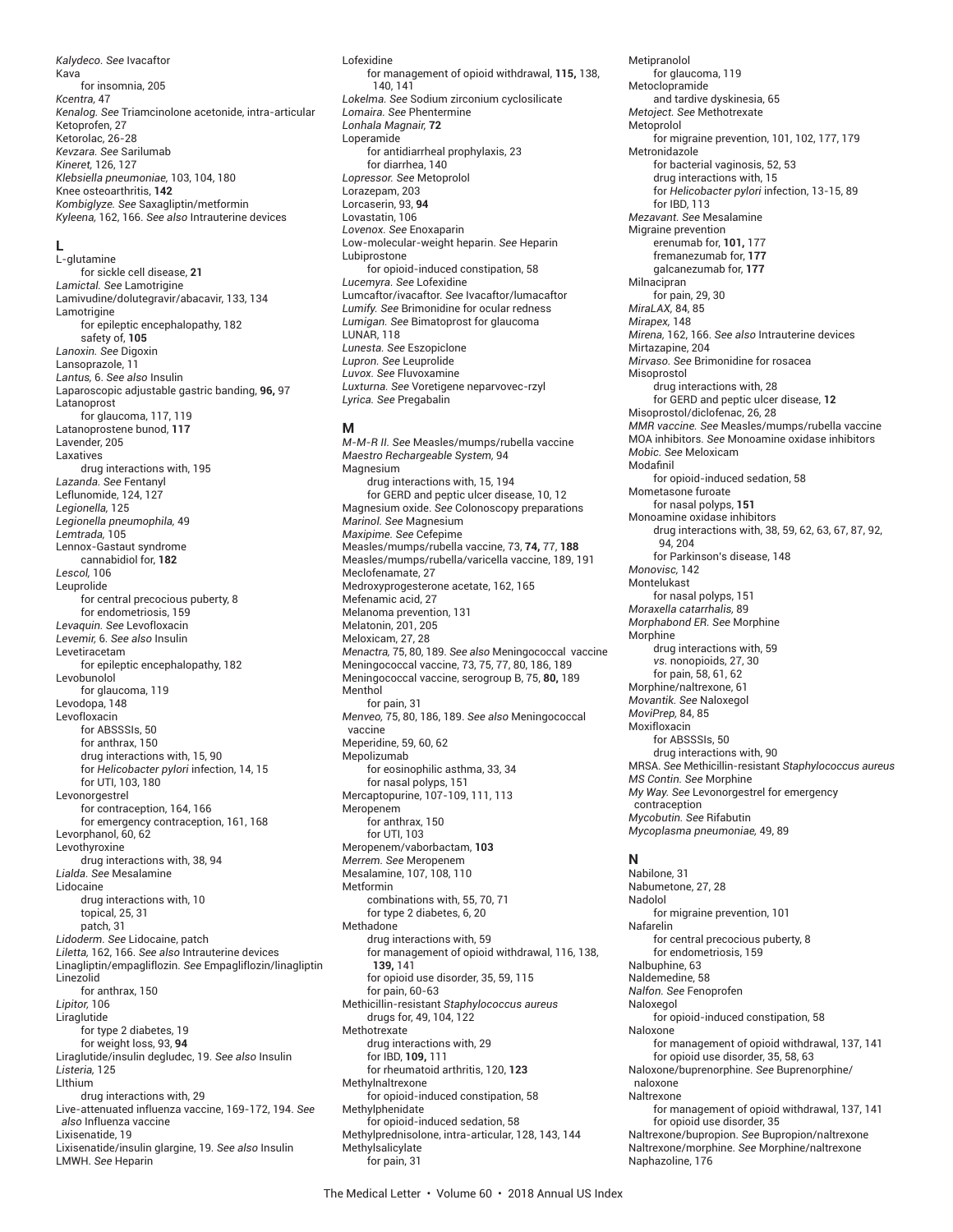Naphazoline/pheniramine, 176 *Naphcon-A,* 176 *Naprosyn. See* Naproxen Naproxen, 27-29 Naproxen/esomeprazole, 27, 28 Nasal polyps mometasone for, **151** Natalizumab for IBD, 111, 112 *Natural Cycles* mobile app, 167 Neomycin/polymixin, 135 *Neoral. See* Cyclosporine *Neovasc (CAN),* 142 Neratinib, **23** *Nerlynx. See* Neratinib Netarsudil, **117** Neuraminidase inhibitors for influenza, 1, 193 *Neurontin. See* Gabapentin Neuropathic pain drugs for, 29, **30,** 31 *New Day. See* Levonorgestrel for emergency contraception *Nexium. See* Esomeprazole *Nexplanon. See* Etonogestrel implant Nitazoxanide, 14 Nizatidine, 10, 11 NNRTIs. *See* Non-nucleoside reverse-transcriptase inhibitors Non-nucleoside reverse-transcriptase inhibitors, 69, 133 *See also* individual drug names Nonsteroidal anti-inflammatory drugs drug interactions with, 109 for endometriosis, 159 for pain, 25, 26, **27,** 57, 140, 142 and peptic ulcer disease, 10 for rheumatoid arthritis, 120, 123, 128 Norepinephrine for septic shock, 199 Norethindrone, 165 Norethindrone/ethinyl estradiol, 53, 164. Norgestimate, 162 Normeperidine, 62 Nortriptyline for pain, 29, 30 *Novolog,* 6, 7. *See also* Insulin NRTIs. *See* Nucleoside reverse transcriptase inhibitors NSAIDs. *See* Nonsteroidal anti-inflammatory drugs *Nucala. See* Mepolizumab Nucleoside reverse transcriptase inhibitors, 69. *See also* individual drug names *Nucynta. See* Tapentadol NuLYTELY, 85 *NutreStore,* 21 *NuvaRing. See* Vaginal ring contraceptives

#### **O**

*Nytol,* 204

*Obalon,* 95 **Obesity** and VTE prevention, 4 Obiltoxaximab, **150** Ocular redness, drugs for, 176 *Odactra,* **37** *Odefsey. See* Emtricitabine/tenofovir alafenamide/ rilpivirine *Ofi rmev,* 26. *See also* Acetaminophen Ofloxacin, otic, 135 Olmesartan drug safety, **24** Olodaterol/tiotropium, 88 Olsalazine, 107, 110 *Olumiant. See* Baricitinib Omalizumab for nasal polyps, 151 Omeprazole drug interactions with, 12, 28, 107 for GERD and peptic ulcer disease, 11 for *Helicobacter pylori* infection, 15 Omeprazole/sodium bicarbonate, 11 OnabotulinumtoxinA for migraine prevention, 101, 102, 177, 179 for pain, 31 for tardive dyskinesia, 65 Ondansetron, 140

*Onfi . See* Clobazam *Onglyza. See* Saxagliptin *Opana. See* Oxymorphone Opioid withdrawal symptoms management of, **137,** 200 Opioid-induced constipation, 58 Opioid-use disorder abuse-deterrent formulations, 62 buprenorphine for, **36,** 63 lofexidine for, **115** withdrawal symptoms, 58, **137** Opioids abuse-deterrent formulations, 62, 145 management of withdrawal, **137,** 200 for pain, 25, **57** *Option 2. See* Levonorgestrel for emergency contraception Oral contraceptives. *See* Contraceptives, oral *Oralair,* 38. *See also* Allergen immunotherapy *Orbera,* 95 *Orencia. See* Abatacept *Orilissa. See* Elagolix *Orkambi. See* Ivacaftor/lumacaftor Orlistat for weight loss, **93** *Orthovisc,* 142 Oseltamivir, 1-3, 193-195 *Osmolex ER,* **148** *OsmoPrep,* 85 Ospemifene, 147 *Osphena,* 147 **Osteoarthritis** knee, **142** pain medications for, 28, 29, 31 *Otiprio. See* Ciprofloxacin, otic Otitis externa, acute, 135 *Otrexup. See* Methotrexate Ovulation method, 163. *See also* Fertility awareness *Oxaydo. See* Oxycodone Oxcarbazepine for pain, 30 *Oxtellar. See* Oxcarbazepine Oxycodone abuse-deterrent formulations, 145 drug interactions with, 59 vs nonopioids, 29 for pain, 61, 62 withdrawal, 137 Oxycodone/acetaminophen, 146 *OxyContin. See* Oxycodone Oxymetazoline, 176 Oxymorphone, 61, 62 *Ozempic. See* Semaglutide

## **P**

Pain endometriosis, 158 nonopioid drugs for, **25** in opioid withdrawal, 140 opioids for, **57** *Pamelor. See* Nortriptyline Pantoprazole, 11, 12, 15 *ParaGard,* 161, 162, 166. *See also* Intrauterine devices Paroxetine drug interactions with, 116, 140 Patiromer, 197 *Paxil. See* Paroxetine PCV13. *See* Pneumococcal vaccine *PedvaxHIB. See Haemophilus influenzae* type b vaccine PEG. *See* Colonoscopy preparations Penciclovir, 154, 156 Penicillin G benzathine for bacterial infections, 89 Penicillin VK for bacterial infections, 89 *Pennsaid,* 26, 31, 128, 142. *See also* Diclofenac *Pentasa,* 107, 110. *See also* Mesalamine Pentazocine, 63 *Pepcid. See* Famotidine Peptic ulcer disease, drugs for, 9, **10** *Pepto-Bismol*, 13. *See also* Bismuth subsalicylate *Peptostreptococcus* spp, 49 Peramivir, 1-3, 193, 195 *Percocet. See* Acetaminophen/oxycodone

Pertussis. *See* Tetanus/diphtheria/acellular pertussis **Pharyngitis** drugs for, 89 Phendimetrazine, 93 Phenothiazines, 140 Phentermine, 92, 93 Phentermine/topiramate, 91-93 Phenylephrine for cough, 207, 208 Phenylpropanolamine, 208 Phenytoin drug interactions with, 10, 12 Piperacillin/tazobactam for ABSSSI, 49 for UTI, 103, 104, 180 Piroxicam, 28 PIs. *See* Protease inhibitors Pitavastatin magnesium, **106** *Plan B One-Step. See* Levonorgestrel for emergency contraception *Plaquenil. See* Hydroxychloroquine *Plavix. See* Clopidogrel Plazomicin, **180** *Plenvu,* 84, 85 Pneumococcal vaccine, 73, 74, 77, **78, 189** *Pneumovax 23. See* Pneumococcal vaccine Polio vaccine, 187, 189 Polycystic ovary syndrome oral contraceptives for, 161 Polyethylene glycol. *See* Colonoscopy preparations Polymixin/neomycin, 135 Postherpetic neuralgia drugs for, 31 PPIs. *See* Proton pump inhibitors PPSV23. *See* Pneumococcal vaccine *Pradaxa. See* Dabigatran Pramipexole, 148 Prasterone, 147 *Pravachol. See* Pravastatin Pravastatin for hyperlipidemia, 106 *Praxbind. See* Idarucizumab Prednisone for IBD, 110 for rheumatoid arthritis, 128 Pregabalin for insomnia, 204 for pain, 29, 30 Premenstrual dysphoric disorder oral contraceptives for, 161, 162 *Prepopik,* 84, 85 *Prevacid*, 11 *Preventeza. See* Levonorgestrel for emergency contraception *Prevnar 13. See* Pneumococcal vaccine *Prialt. See* Ziconotide *Prilosec. See* Omeprazole *Priorix. See* Measles/mumps/rubella vaccine *Priorix Tetra. See* Measles/mumps/rubella/varicella vaccine Probenecid drug interactions with, 104 **Probiotics** for IBD, 113 *Probuphine*. *See* Buprenorphine, subdermal Procainamide drug interactions with, 90 PROCEED, 50, 51 PROCEED 2, 50, 51 Prochlorperazine, 140 Progestin-only contraceptive, **165** Promethazine, 206, 207 Propranolol for migraine prevention, 101, 102, 177, 179 *ProQuad,* 179 Protease inhibitors, 69. *See also* individual drug names *Proteus mirabilis,* 103, 180 Proton pump inhibitors. *See also* individual drug names drug interactions with, 12, 28, 107, 109 for GERD and peptic ulcer disease, 9, **12** for *Helicobacter pylori* infection, 13, **15,** 89 *Protonix. See* Pantoprazole *Proventil. See* Albuterol Provigil. See Modafinil Pseudoephedrine, 207, 208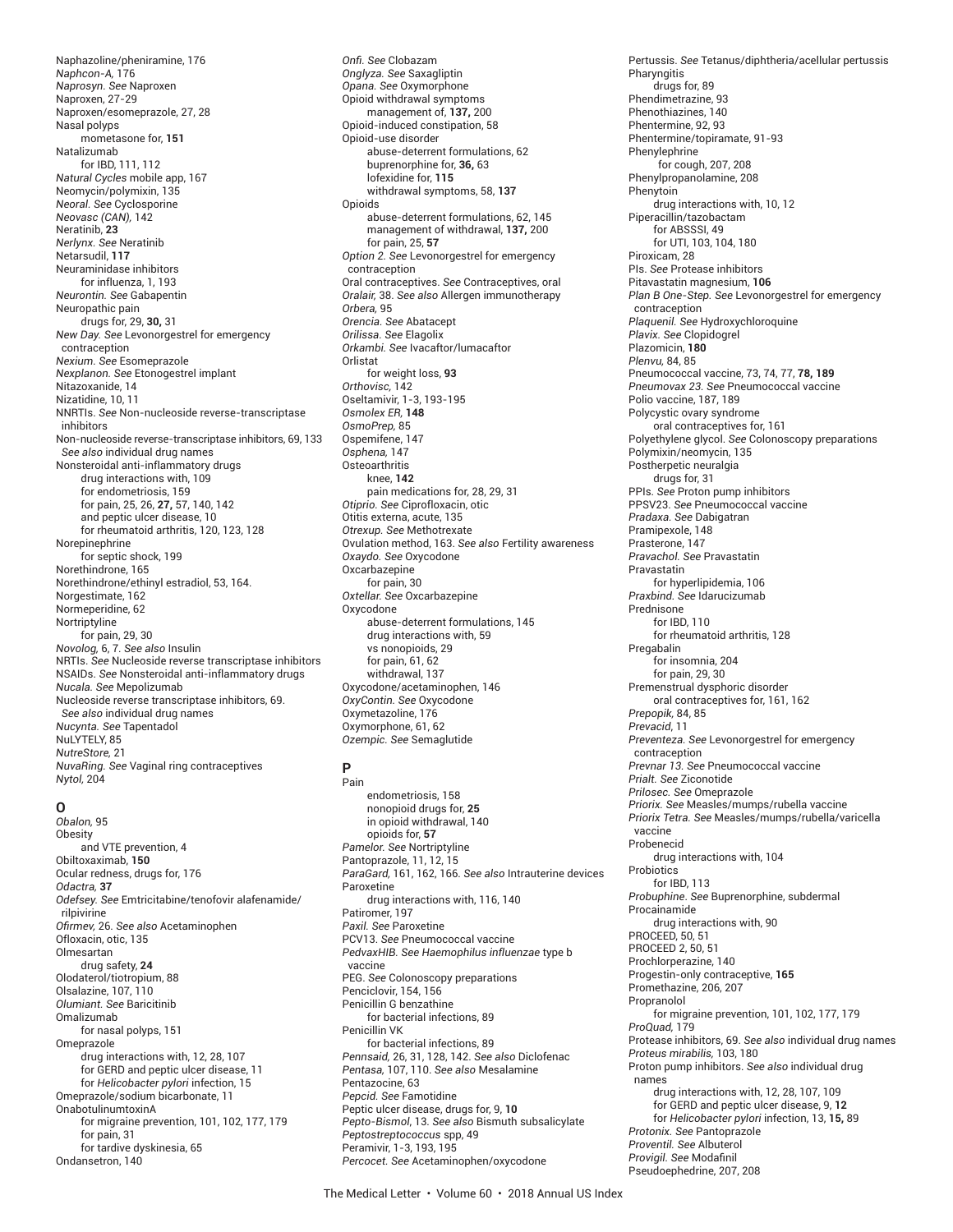*Pseudomonas aeruginosa* in skin and skin structure infection, 49, 50 in swimmer's ear, 135 in UTI, 103, 104, 180 Pulmonary embolism. *See* Venous thromboembolism *Purixan. See* Mercaptopurine

#### **Q**

*Qsymia. See* Phentermine/topiramate *Qtern. See* Dapagliflozin/saxagliptin Quazepam, 203 *Qudexy. See* Topiramate Quetiapine, 204 Quinidine drug interactions with, 90 *Qutenza. See* Capsaicin, topical

#### **R**

Rabeprazole, 12 Rabies vaccine, 187, 190 *Ragwitek,* 38. *See also* Allergen immunotherapy Ramelteon for insomnia, 201-203 Ranitidine drug interactions with, 28, 107 for GERD and peptic ulcer disease, 10, 11 *Rapivab. See* Peramivir *Rasuvo. See* Methotrexate Raxibacumab for anthrax, 150 *Rayos. See* Prednisone *Recombivax HB. See* Hepatitis B virus vaccine *Reglan. See* Metoclopramide *Relenza. See* Zanamivir *Relistor. See* Methylnaltrexone *Remeron,* 204 *Remicade. See* Infliximab *Renflexis. See* Infliximab *Replens,* 147 *Requip,* 148 *ReShape,* 95 Reslizumab, 33, 34 RESOLVE, 151 *Restoril,* 203 Retinal dystrophy voretigene for, **53** *Retrovir. See* Zidovudine *Reyataz. See* Atazanavir Rheumatoid arthritis baricitinib for, **120** drugs for, **123** pain medications for, 28 Rhinosinusitis with nasal polyps, 151 *Rhopressa. See* Netarsudil Rifabutin for *Helicobacter pylori* infection, 14 *Rifadin. See* Rifampin Rifampin drug interactions with, 113, 163, 202 Rilpivirine drug interactions with, 10, 12 Rilpivirine/emtricitabine/tenofovir alafenamide, 133 Rimantadine, 1 Risperidone drug interactions with, 8 *Ritalin. See* Methylphenidate *Rituxan. See* Rituximab Rituximab for rheumatoid arthritis, 126, 127 Rivaroxaban for cardiovascular events, **196** reversal, 99, 100 for VTE, 5, 41, 43-47 *Robitussin,* 207 ROCKET, 118 Rolapitant, IV drug safety, **24** Ropinirole, 148 Rosuvastatin, 106 Roux-en-Y gastric bypass, **96** *Rowasa,* 107. *See also* Mesalamine *Roxicodone. See* Oxycodone *Roxybond. See* Oxycodone, abuse-deterrent formulations

*Rozerem. See* Ramelteon *Ruconest,* 39, 40 Rufinamide for epileptic encephalopathy, 182

#### **S**

Salmeterol/fluticasone propionate. *See* Fluticasone propionate/salmeterol *Salmonella typhi,* 190 *Salofalk,* 107, 110. *See also* Mesalamine Salsalate antiplatelet effect, 64 for pain, 26 *Sandimmune. See* Cyclosporine Sarilumab for rheumatoid arthritis, **125,** 126 *Savaysa. See* Edoxaban *Savella. See* Milnacipran Saxagliptin, 55, 56 Saxagliptin/dapagliflozin. *See* Dapagliflozin/ saxagliptin Saxagliptin/metformin, 55 *Saxenda. See* Liraglutide for weight loss Seborrheic keratoses hydrogen peroxide 40% for, **157** Secnidazole, **52** SEE CLEAR, 84 *Seebri. See* Glycopyrrolate *Segluromet. See* Ertugliflozin/metformin Selective serotonin reuptake inhibitors drug interactions with, 36, 63, 94, 138, 202 for pain, 29 Selegiline, 148 Selenium drug interactions with, 194 Semaglutide, **19** Septic shock angiotensin II for, **199** *Seroquel,* 204 Serotonin and norepinephrine reuptake inhibitors. *See also* individual drug names drug interactions with, 94, 138 for migraine prevention, 101, 102, 177, 179 for pain, 29, 30 Severe eosinophilic asthma. *See* Eosinophilic asthma Sexually transmitted infections bacterial vaginosis, 52 Shingles. *See* Zoster vaccine *Shingrix. See* Zoster vaccine Sickle cell disease L-glutamine for, **21** *Silenor. See* Doxepin *Simbrinza. See* Brinzolamide/brimonidine *Simponi. See* Golimumab Simvastatin, 106 *Singulair. See* Montelukast Sinusitis drugs for, 89 fluoroquinolones for, 136 *Sinuva,* **151** Sitagliptin/ertugliflozin. *See* Ertugliflozin/sitagliptin *Skyla,* 162, 166. *See also* Intrauterine devices Sleeve gastrectomy, 96, 97 SLEEVEPASS, 96 SM-BOSS, 96 SNRIs. *See* Serotonin and norepinephrine reuptake inhibitors Sodium bicarbonate/omeprazole, 11 Sodium picosulfate. *See* Colonoscopy preparations Sodium polystyrene sulfonate, 197 Sodium zirconium cyclosilicate for hyperkalemia, **197** *Soliqua,* 19. *See also* Insulin *Solosec. See* Secnidazole *Sonata. See* Zaleplon Spermicide, 161, 163, 167 SPF. *See* Sunscreens Spironolactone drug interactions with, 109 Sponge contraceptive, 161, 163, 167 *Sporanox. See* Itraconazole *Sprix,* 27. *See also* Ketorolac Sprue-like enteropathy with olmesartan, **24** SSRIs. *See* Selective serotonin reuptake inhibitors

*Stamaril. See* Yellow fever vaccine *Standard Days* method, 163. *See also* Fertility awareness *Staphylococcus aureus,* 50, 122, 135, 180 *Staphylococcus aureus,* methicillin resistant. *See* Methicillin-resistant *Staphylococcus aureus* Statins, 106 *Steglatro. See* Ertugliflozin *Steglujan. See* Ertugliflozin/sitagliptin *Stelara. See* Ustekinumab *Stenotrophomonas maltophilia,* 104 *Stiolto Respimat,* 88 Stiripentol, 182 Stiripentol/clobazam, 182 STIs. *See* Sexually transmitted infections Stool antigen tests, 13 *Streptococcus pneumoniae,* 49, 50, 89 *Stribild. See* Cobicistat/elvitegravir/emtricitabine/ tenofovir alafenamide *Sublocade. See* Buprenorphine, subcutaneous *Suboxone. See* Buprenorphine/naloxone *Subsys. See* Fentanyl Sucralfate, 12 Sulfasalazine for IBD, 107, 110 for rheumatoid arthritis, 120, 124 *Sumycin. See* Tetracycline Sunscreens, **129** *Supartz,* 142 *Supprelin,* 8 *Suprep,* 84, 85 SUSTAIN, 20 Suvorexant, 201, 203, 204 Swimmer's ear. *See* Acute otits externa *Symbicort. See* Budesonide/formoterol *Symdeko. See* Ivacaftor/tezacaftor *Symjepi,* 83. *See also* Epinephrine *Symproic,* 58 *Synarel. See* Nafarelin *Synjardy. See* Empagliflozin/metformin *Synvisc,* 142 *Synvisc-One,* 142**T** Tafluprost, 119 *Tagamet. See* Cimetidine *Take Action. See* Levonorgestrel for emergency contraception *Talwin,* 63 *Tamiflu. See* Oseltamivir TANGO I, 104 TANGO II, 104 *Tanzeum,* 19 Tapentadol for pain, 59, 61, 63 Tardive dyskinesia deutetrabenazine for, **65** Tazobactam/piperacillin. *See* Piperacillin/tazobactam Td vaccine. *See* Tetanus/diphtheria vaccine Tdap vaccine. *See* Tetanus/diphtheria/acellular pertussis vaccine *Tegretol. See* Carbamazepine Temazepam, 203 *Tenivac. See* Tetanus/diphtheria vaccine Tenofovir alafenamide/bictegravir/emtricitabine, **132** Tenofovir alafenamide/cobicistat/elvitegravir/ emtricitabine, 133, 134 Tenofovir alafenamide/emtricitabine, 133 Tenofovir alafenamide/emtricitabine/rilpivirine, 133 Tenofovir, gel, 156 *Tenormin. See* Atenolol *Tessalon Perles,* 206 Tetanus/diphtheria vaccine, 73, 74, 77, 190 Tetanus/diphtheria/acellular pertussis vaccine, **73,** 74, 77, 190 Tetrabenazine, 65, 67, 68 **Tetracycline** drug interactions with, 15 for *Helicobacter pylori* infection, 13, 15, 89 Tetrahydrozoline, 176 Tezacaftor/ivacaftor. *See* Ivacaftor/tezacaftor *Theo-Dur. See* Theophylline **Theophylline** drug interactions with, 10 Thiopurines. *See also* individual drug names for IBD, 108 Tigecycline, 104